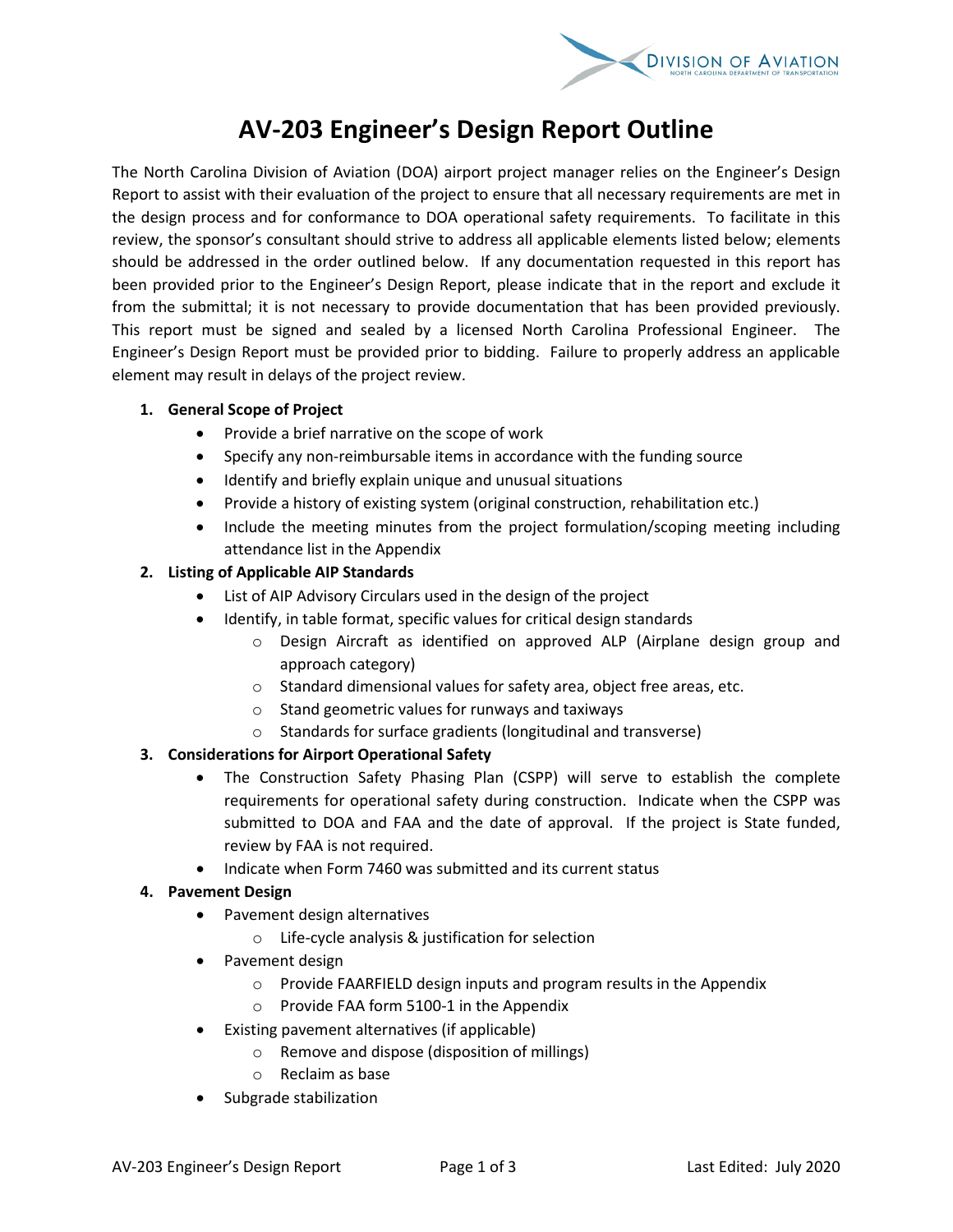

• Provide a copy of the Geotechnical Report in the Appendix

## **5. Drainage Design**

- Delineation of drainage area
- Existing drainage area characteristics and structures
- Storm water runoff calculations
- Inlet and storm drainage system design calculations
- Detention pond drainage requirement (empty within 48 hours)

## **6. Airfield Lighting and Signage**

- Description of existing system (age, condition, type)
- Describe changes to the layout of airfield lights and signage
- Electrical circuit load calculation and summary table

#### **7. NAVAIDs**

- Provide listing of all NAVAIDs and ownership
- Identify impacts to FAA owned navigation aids
- Provide design calculations for sponsor installed NAVAIDs and include documentation of coordination with FAA Non-Federal NAVAID group (reviews/approvals)
- Include obstacle clearance surfaces verification (if applicable)

# **8. Pavement Marking**

- Confirm that layout of markings conforms to AC 150/5340-1
- Address application of temporary marking

#### **9. Terminals & Hangars**

• Provide sketches of alternatives and provide justification for chosen alternative

#### **10. Environmental Considerations**

- Describe the NEPA requirements and how they've been met; include approval status of environmental documentation
- Storm water management measures
- Indicate what permits are required and the approval status

#### **11. Utility Lines in Work Area**

- Identify all known existing underground utility lines in and adjacent to work area
- Explain how utility impacts were minimized in the design phase

#### **12. Miscellaneous Work Item**

• Address other project related work items such as seeding, fencing, site access, etc.

#### **13. Application of Life Cycle Cost Analysis**

- Applicable whenever sponsor desires a higher initial cost alternative over a lower cost alternative
- Must use constant dollars (no inflation) and 7% discount rate.
- Must state that this will be applied as part of the bid evaluation

# **14. Sponsor Requested Modifications AIP Construction Standards (MOS)**

• Provide listing, description and justification for all sponsor requested modifications to FAA construction standards and approval status of MOS

#### **15. Delineation of Non-Reimbursable Work**

• Separately identify all work items that are not eligible for reimbursement